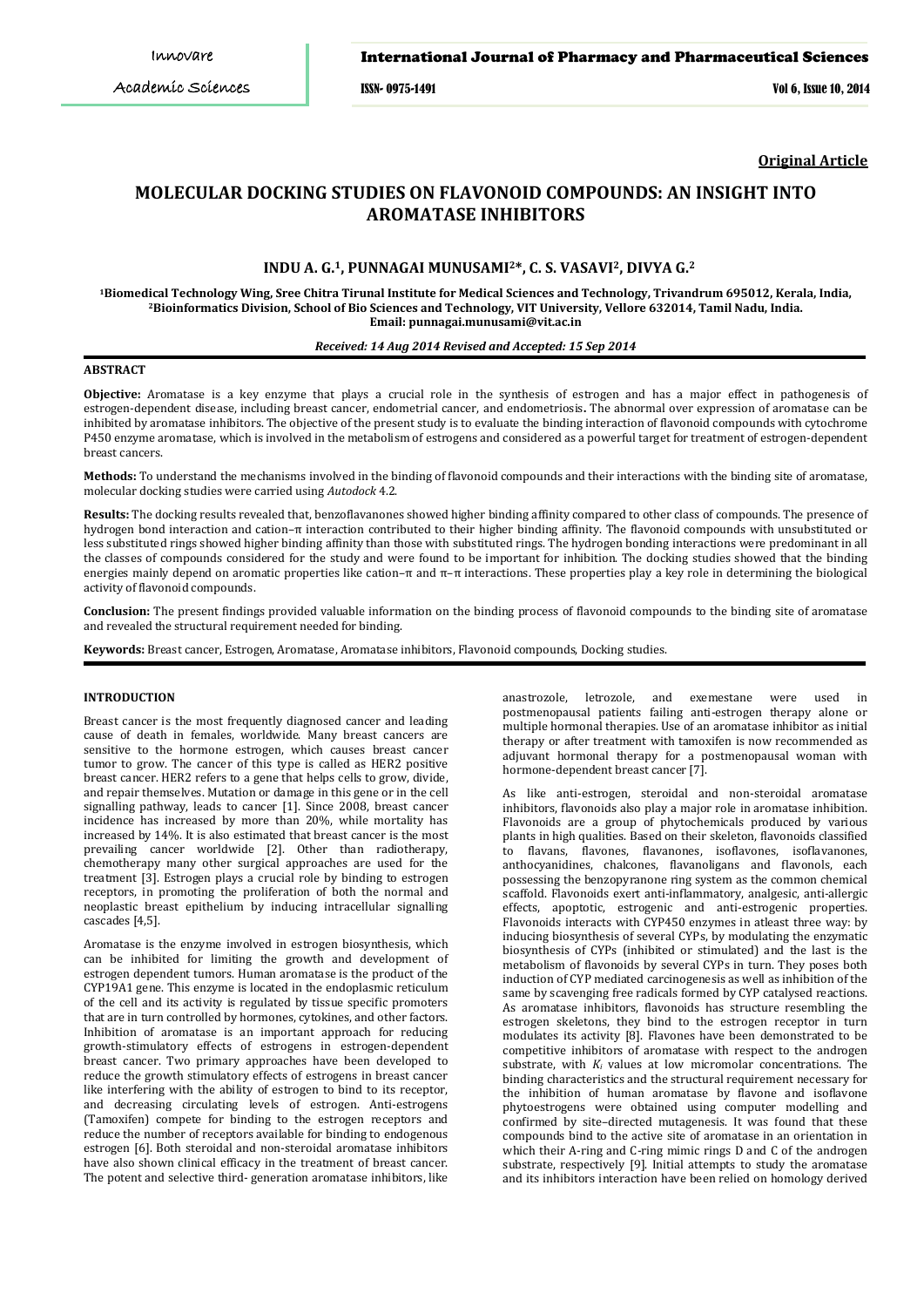models. At present there are crystal structures available for human placental aromatase. Thus the availability of the structural details of aromatase active sites help to understand the binding nature of aromatase inhibitors and also to evaluate key residues needed for binding. Molecular docking is one of the foremost approaches to understand the binding interactions that govern the enzyme inhibition [3]. In this study, docking calculations were performed to elucidate the binding modes of all flavonoid compounds with aromatase. The crystal structure of the human placental aromatase (**PDB ID: 3EQM**) solved by Gosh *et al*, 2009 [10] was considered for docking studies. The tertiary structure consists of 12 major helices and 10 strands distributed into one major and 3 minor sheet, and follow the characteristic CYP450 fold.

A striking feature of the tertiary aromatase structure is that long loops interconnect well–defined secondary structure elements, was observed with other P450 structures. The active site of aromatase is the distal cavity of the heme–binding pocket and the Heme Fe is the reaction centre of the enzyme. The amino acid Asp309 is proposed to be a catalytically important residue. The residue Asp309 appears to be involved not only in catalysis but also in substrate binding. Several flavonoid compounds were synthesized and tested for aromatase inhibitor [11-16]. These structural features play an important role in determining the binding mode of several drugs including aromatase inhibitors [17].

#### **MATERIALS AND METHODS**

#### **Preparation of the protein and Ligand Structures**

The three dimensional X–ray structure of aromatase complexed with androstenedione (ASD), was obtained from Brookhaven Protein Data Bank (**PDB ID: 3EQM**). The crystal structure was refined by removing water molecules and the cofactor, phosphate ion. The heme was retained in the binding site. Hydrogen atoms were added and electronic charges were assigned to the protein atoms using kollman united atoms force field by using AutoDockTools–1.5.6 [18].

To understand the binding nature of the ASD, the ASD was removed and redocked into the binding site of aromatase. The docking calculations were carried out using both the Genetic Algorithm and Lamarckian Genetic Algorithm.













N N O  $CH<sub>3</sub>$ **IF1 IF2 PF1 PF2**

The docked conformations obtained using LGA could able to reproduce the binding modes reported in the crystal structure solved by Ghosh *et al*. In this paper, the Lamarckian Genetic Algorithm (LGA) was used to explore the binding conformational landscape of flavonoid compounds. The flavonoid compounds considered for the present study are given in the **Scheme 1** [11-16]. The compounds were geometrically optimized using AM1 Hamiltonian in MOPAC software package [19]. The gasteiger partial atomic charges were added and all possible flexible torsion angles of the ligand was defined by using *AUTOTORS*. The structures were saved in a PDBQT format for *AutoDock* calculations.

## **Docking Studies**

Docking calculations were performed to predict the binding affinity between the aromatase and flavonoid compounds using *AutoDock* 4.2 [20]. *AutoDock* requires pre–calculated *grid maps*, one for each atom type present in the ligand being docked. These maps were calculated by using the auxiliary program *AutoGrid*. The compounds treated as flexible molecules were allowed to move in the six spatial degrees of freedom for orientation and torsional degrees of freedom within the grid box. Lennard–Jones parameters 12–10 and 12–6, implemented with the program, were used for modeling H–bonds and van der Waals interactions, respectively.

*AutoDock* uses a semi empirical free energy force field to evaluate conformations during docking simulations. The energy functions define what contributes to the energy of the molecule, like bond stretching, bending etc., so that energy of the molecule can be calculated for any particular conformation. The force field evaluates binding in two steps. In the first step, the intramolecular energetics is estimated for the transition from unbound states to the conformation of the ligand and protein in the bound state. The second step then evaluates the intermolecular energetics of combining the ligand and protein in their bound conformation.

# $\Delta G = \Delta G_{vdw} + \Delta G_{hbond} + \Delta G_{elec} + \Delta G_{tor} + \Delta G_{desolv}$

First three terms are for van der Waal's, hydrogen bonding, electrostatics respectively. The term ∆*Gtor* is for rotation and translation and ∆*Gdesolv* is for desolvation upon binding and the hydrophobic effect [20].





**BF1 BF2 BF3 BF4**



O



**BF5 TF1 TF2 TF3**



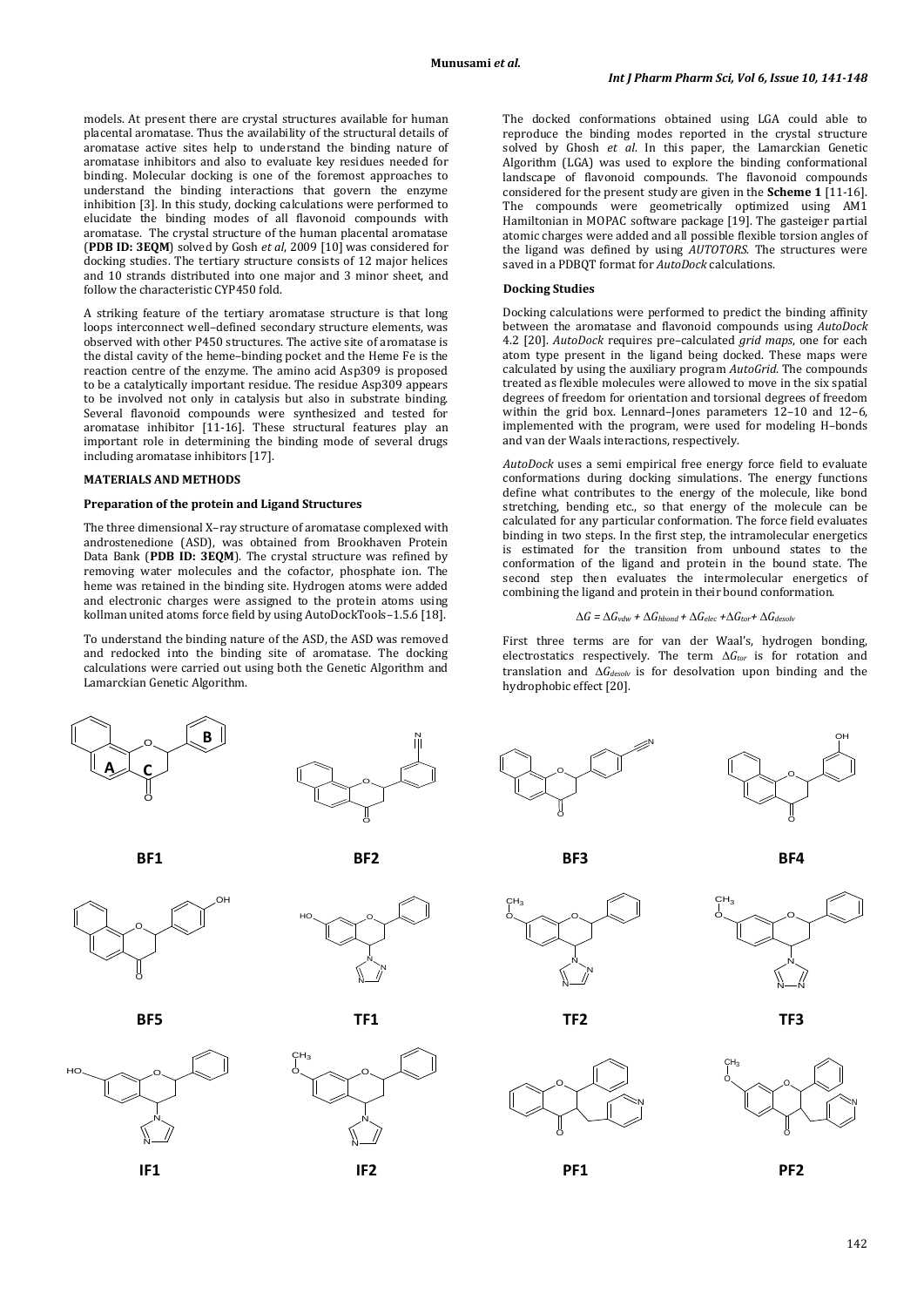



O

 $H_3C$   $\sim$   $\alpha$ 

Cl

 $H_0 \sim 0$ 

























O S

N

N

O

F

O

N



 $O$   $\sim$  CH<sub>3</sub>



OH

OH

ንF









HU A O

OH O



O OH HO O

 $\frac{1}{2}$ 

**HF5 HF6 HF7 HF8**





O

O



OH

O

OH



**HF9 HF10 HF11 HF12**



OH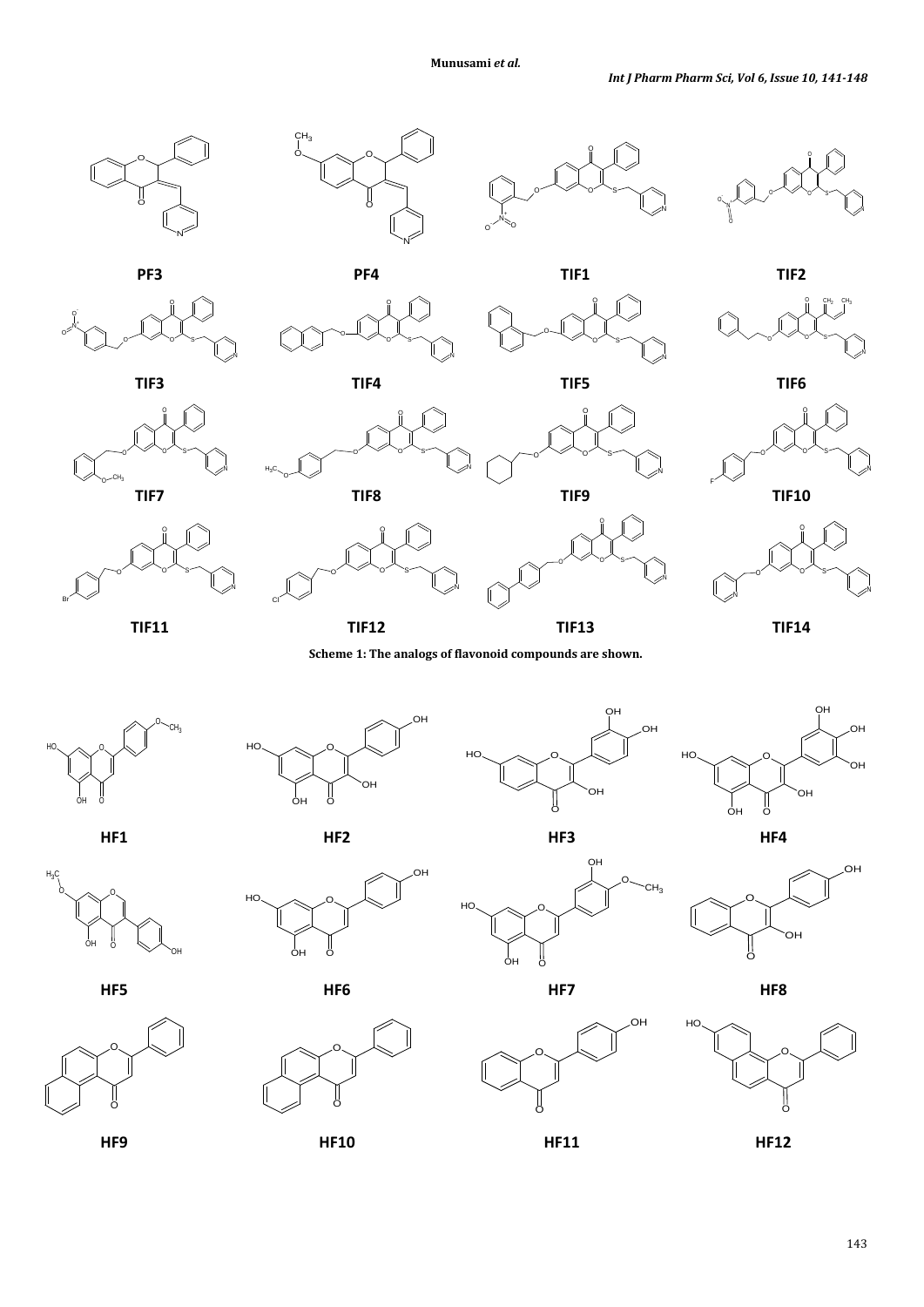



# **RESULTS AND DISCUSSIONS**

The binding energy and their corresponding intermolecular energy, electrostatic energy, internal energy and torsional energy for each class of flavonoids with aromatase are given in **Table 1.** All the energies are reported in kcal/mol. **Figure 1** shows the lowest binding energy conformation of each flavonoid class. Their interacting residues in the binding site of aromatase are represented in elemental coloured ball and stick model. The maroon colour dashed lines between the atoms represent the hydrogen bonds.

| Table 1: Molecular docking energies of flavonoids with aromatase are shown. |  |  |  |
|-----------------------------------------------------------------------------|--|--|--|
|-----------------------------------------------------------------------------|--|--|--|

| Compounds       | $\Delta G_{BE}$ | $\Delta G_{intermol}$ | $\Delta G_{elect}$ | $\Delta G$ internal | $\Delta G_{\rm tor}$ |
|-----------------|-----------------|-----------------------|--------------------|---------------------|----------------------|
| BF1             | $-7.24$         | $-7.54$               | $-0.05$            | $-0.32$             | 0.30                 |
| BF <sub>2</sub> | $-7.56$         | $-7.86$               | $-0.19$            | $-0.34$             | 0.30                 |
| BF3             | $-7.16$         | $-7.46$               | $-0.02$            | $-0.33$             | 0.30                 |
| BF4             | $-7.40$         | $-7.99$               | $-0.16$            | $-0.26$             | 0.60                 |
| BF5             | $-6.93$         | $-7.52$               | $-0.24$            | $-0.27$             | 0.60                 |
| TF1             | $-5.99$         | $-6.89$               | $-0.16$            | $-0.63$             | 0.89                 |
| TF <sub>2</sub> | $-6.53$         | $-7.43$               | $-0.31$            | $-0.42$             | 0.89                 |
| TF3             | $-6.64$         | $-7.54$               | $-0.17$            | $-0.60$             | 0.89                 |
| IF <sub>1</sub> | $-5.97$         | $-6.86$               | $-0.23$            | $-0.22$             | 0.89                 |
| IF2             | $-6.13$         | $-7.02$               | $-0.21$            | $-0.46$             | 0.89                 |
| PF1             | $-7.02$         | $-7.62$               | $-0.14$            | $-0.72$             | 0.60                 |
| PF <sub>2</sub> | $-5.45$         | $-6.34$               | 0.02               | $-0.82$             | 0.89                 |
| PF3             | $-6.97$         | $-7.57$               | $-0.07$            | $-0.61$             | 0.60                 |
| PF4             | $-7.04$         | $-7.94$               | $-0.12$            | $-0.72$             | 0.89                 |
| HF1             | $-5.63$         | $-6.82$               | $-0.21$            | $-0.25$             | 1.19                 |
| HF <sub>2</sub> | $-5.88$         | $-7.37$               | $-0.24$            | $-1.20$             | 1.49                 |
| HF3             | $-6.13$         | $-7.62$               | $-0.28$            | $-1.21$             | 1.49                 |
| HF4             | $-5.70$         | $-7.78$               | $-0.78$            | $-1.42$             | 2.09                 |
| HF5             | $-5.30$         | $-6.50$               | $-0.50$            | $-0.31$             | 1.19                 |
| HF6             | $-6.75$         | $-7.94$               | $-0.51$            | $-0.80$             | 1.19                 |
| HF7             | $-6.48$         | $-7.98$               | $-0.78$            | $-0.94$             | 1.49                 |
| HF <sub>8</sub> | $-5.96$         | $-6.86$               | $-0.24$            | $-0.66$             | 0.89                 |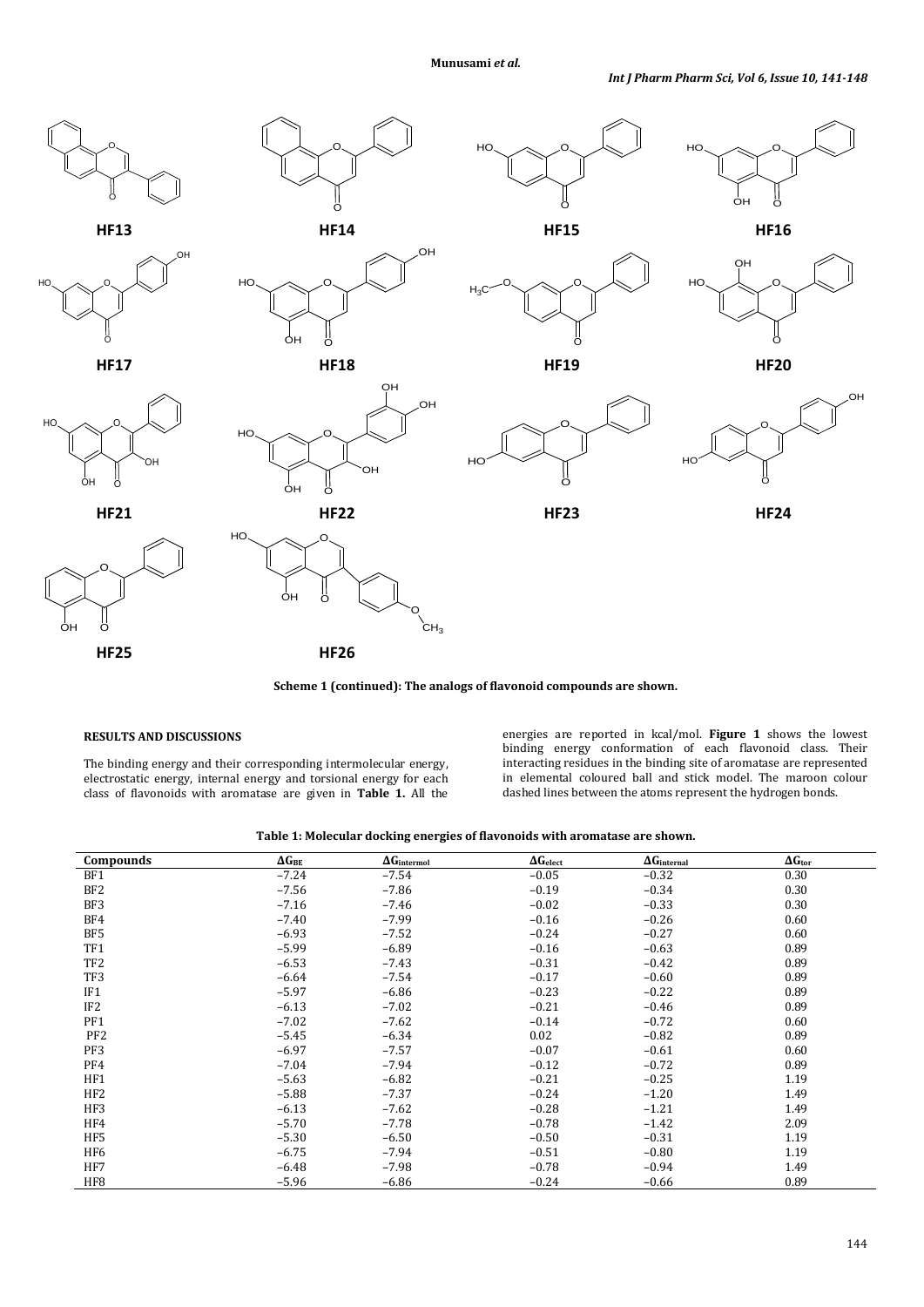# **Docking analysis of Benzoflavanones**

The benzoflavanones (BF) [11] binding energy were in the range  $\sim$  -7.0 kcal/mol. They possessed lowest binding energy compared to all other class of compounds considered for study. The common binding site residues interacting with **BF** were Met374, Ser478, Ala306, Asp309, Thr310 and Arg115. Interestingly **BF1**, **BF3** and **BF5** showed cation–π interactions between Arg115 and the benzo ring of the flavanone.

Even though the above compounds exhibited cation–π interactions, comparing to **BF3** and **BF5** the binding energy was low for **BF1** compound, which may be due to the unsubstituted benzo group in **BF1**. In **BF2** and **BF4** there are hydroxy (–OH) and cyano (–CN) groups present at the *meta* (C<sub>3</sub><sup>'</sup>) positions of the B-ring.

Presence of electron-withdrawing groups like cyano and electrondonating groups such as the hydroxyl on B-ring, increased the inhibitory effect can be seen in **BF2** and **BF4**. Among all the five compounds only the **BF4** hydroxyl group which is in the *meta*  position in B-ring showed hydrogen bond with Met374 (Met374 NH<sup>··</sup>·OH). In benzoflavanones, ΔG<sub>elect</sub>, ΔG <sub>internal</sub> interactions contributed very less to the binding energy and the significant contribution to the binding energy was due to ∆G<sub>intermol</sub> energy,







which is the sum of vdW, hydrogen bonding and desolvation, and torsional energies.

The torsional energy was almost the same for **BF1**–**3** which was  $\sim$ 0.3 kcal/mol and **BF4-5** showed torsional energy of  $\sim$ 0.6 kcal/mol. Torsion angles within a molecule are defined by four atoms connected by three bonds. **BF1**–**3** had one rotatable bond and **BF4**–**5** had two rotatable bonds, therefore, higher torsional energy than **BF1**–**3.**

# **Docking analysis of Triazolylflavans**

Binding energy of Triazolylflavan (**TF**) [12] was in the range  $\sim$ -6.0 kcal/mol and among them the lowest binding energy was shown by **TF3.** The common residues in the binding site interacting with **TF** were Ser478, Thr310, Asp309, Trp224, Leu477, Met374 and Ile133. The oxygen of oxymethyl groups in **TF2** and **TF3** showed hydrogen bond with the hydrogen ion of hydroxyl group in Ser478 (Ser478- OH<sup> $...$ </sup>OCH<sub>3</sub>) residue at a distance of 1.745 Å and 1.778 Å respectively. Though **TF2** showed a stronger hydrogen bond than **TF3**, its binding affinity was less than **TF3**. **TF1** exhibited a π–π interaction between the C-ring of flavan and imidazo group of tryptophan (Trp224) residue but its binding energy was very high compared to **TF2** and **TF3**.

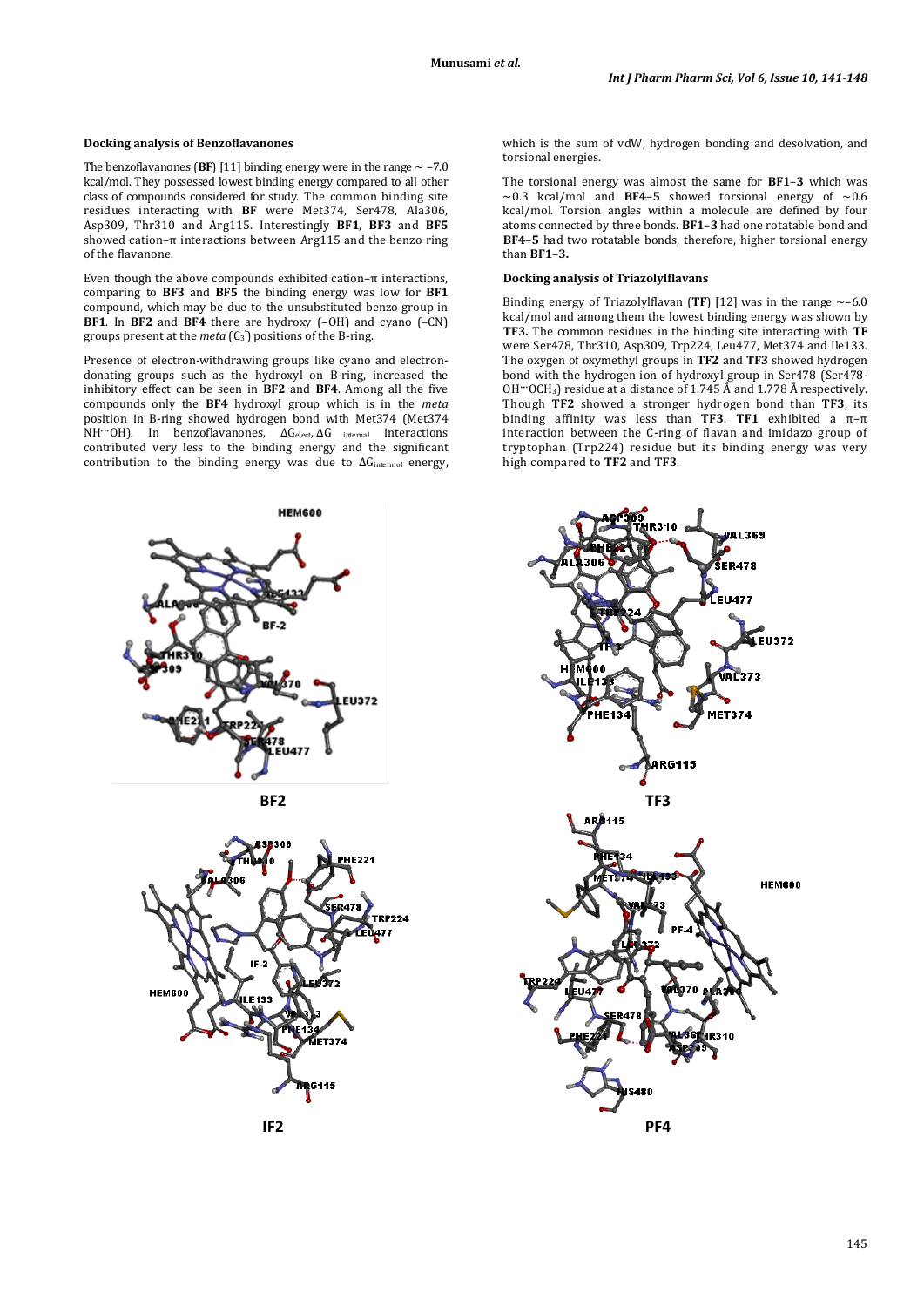

**Fig. 1: Flavonoid compounds having lowest binding energy with aromatase are shown. Table 1 (Continued): Molecular docking energies of flavonoids with aromatase are shown.**

| <b>Compounds</b> | $\Delta G_{\rm BE}$ | $\Delta G_{\rm intermol}$ | $\Delta G_{\rm elect}$ | $\Delta G$ internal | $\Delta G_{\rm tor}$ |
|------------------|---------------------|---------------------------|------------------------|---------------------|----------------------|
| HF9              | $-5.85$             | $-7.35$                   | $-0.46$                | $-0.85$             | 1.49                 |
| <b>HF10</b>      | $-6.77$             | $-7.07$                   | $-0.18$                | $-0.25$             | 0.30                 |
| HF11             | $-7.03$             | $-7.63$                   | $-0.10$                | $-0.26$             | 0.60                 |
| <b>HF12</b>      | $-7.02$             | $-7.62$                   | $-0.25$                | $-0.27$             | 0.60                 |
| <b>HF13</b>      | $-6.80$             | $-7.10$                   | $-0.07$                | $-0.27$             | 0.30                 |
| HF14             | $-7.15$             | $-7.45$                   | $-0.05$                | $-0.30$             | 0.30                 |
| <b>HF15</b>      | $-6.55$             | $-7.15$                   | $-0.18$                | $-0.21$             | 0.60                 |
| <b>HF16</b>      | $-6.53$             | $-7.43$                   | $-0.12$                | $-0.81$             | 0.89                 |
| <b>HF17</b>      | $-6.43$             | $-7.33$                   | $-0.31$                | $-0.18$             | 0.89                 |
| <b>HF18</b>      | $-6.47$             | $-7.66$                   | $-0.48$                | $-0.78$             | 1.19                 |
| <b>HF19</b>      | $-6.32$             | $-6.92$                   | $-0.09$                | $-0.30$             | 0.60                 |
| <b>HF20</b>      | $-6.21$             | $-7.10$                   | $-0.31$                | $-0.81$             | 0.89                 |
| HF21             | $-6.06$             | $-7.26$                   | $-0.16$                | $-1.29$             | 1.19                 |
| HF22             | $-6.16$             | $-7.95$                   | $-0.90$                | $-1.64$             | 1.79                 |
| HF23             | $-6.30$             | $-6.90$                   | $-0.13$                | $-0.21$             | 0.60                 |
| HF24             | $-6.17$             | $-7.06$                   | $-0.36$                | $-0.17$             | 0.89                 |
| <b>HF25</b>      | $-6.47$             | $-7.07$                   | $-0.22$                | $-0.82$             | 0.60                 |
| HF26             | $-5.27$             | $-6.47$                   | $-0.37$                | $-0.88$             | 1.19                 |

As in benzoflavonones, the contribution of ∆G<sub>elect</sub>, ∆G<sub>internal</sub> interactions were very less to binding energy in the triazolylflavans, and energy contribution was due to thAG intermol energy. The torsional energy for **TF1-3** was same of  $\sim$  0.9 kcal/mol as they had three rotatable bonds.

#### **Docking analysis of imidazolylflavans**

The imidazolylflavans (**IF**) [13] showed binding energy in the range  $\sim$ –6.0 kcal/mol. The lowest energy was exhibited by **IF2** which has a 7-oxymethyl substitution. The most common residues in the binding site that interact with **IF** were Ser478, Thr310, Ala306, Asp309, Phe221, Leu477, Met374 and Ile133. In IF2, the oxygen atom of the 7–oxymethyl group showed hydrogen bond with hydroxyl hydrogen of Ser478 (Ser478 OH<sup>...</sup>OCH<sub>3</sub>) at a distance of 1.725Å whereas the hydroxyl group of **IF1** showed no hydrogen bond with the nearby residues.

This could be one of the reasons why **IF1** had higher binding energy or lower binding affinity than **IF2**. In imidazolyl flavans, ∆G elect, ∆Ginternal interactions contributed less to the binding energy and the significant contribution to the binding energy was due to \{ energy. The compounds **IF1** and **IF2** had three rotatable bonds and a same torsional energy of  $\sim$  0.9 kcal/mol.

#### **Docking analysis of pyridinyl**-**substituted flavanones**

The Pyridinyl-substituted flavanones (**PF**) [14] showed binding energies between –7.0 and –6.0 kcal/mol and of which the lowest

energy was shown by **PF4**. The binding site residues that commonly interacted with **PF** were Ser478, Thr310, Ala306, Trp224, Leu477, Met374 and Ile133. The hydrogen bond with the hydroxyl group of Ser478 (Ser478 OH"N) were with the nitrogen of the pyridinyl ring in **PF3** and **PF4** at a distance of 2.097Å and 2.024Å respectively.

The oxygen of 7-oxymethyl group of **PF4** also made hydrogen bond with the amino hydrogen of Met374 (Met374 HN·OCH 3) at a distance of 1.974Å. This could be one of the reasons for the lowest binding energy or highest binding affinity of **PF4** compared to **PF1**– **3** as the 7-methoxy group of **PF4** acts as hydrogen bond acceptor and interacts well with amino acid residues of aromatase.

The benzo group of all the compounds from **PF1**–**4** showed cation–π interactions with the Fe of heme, and pyridinyl ring of **PF2** showed cation–π interaction with Arg115. From the docking results obtained for **PF1**–**4**, Z-isomer of oxymethyl pyridinyl substituted flavanones and E-isomer of unsubstituted pyridinyl flavanones showed lower binding energy or higher binding affinity as the restrained configuration of E-isomer could bring the pyridine nitrogen closer to heme Fe for a possible interaction.

In pyridinyl-substituted flavanones, the contribution of ΔG<sub>elect,</sub> ∆Ginternal interactions was less to the binding energy and the significant contribution to the binding energy was due to √ intermol energy. **PF1** and **PF3** had two rotatable bonds and the same torsional energy of ~0.5 kcal/mol. **PF2** and **PF4** had three rotatable bonds with a torsional energy of  $\sim$  0.9kcal/mol.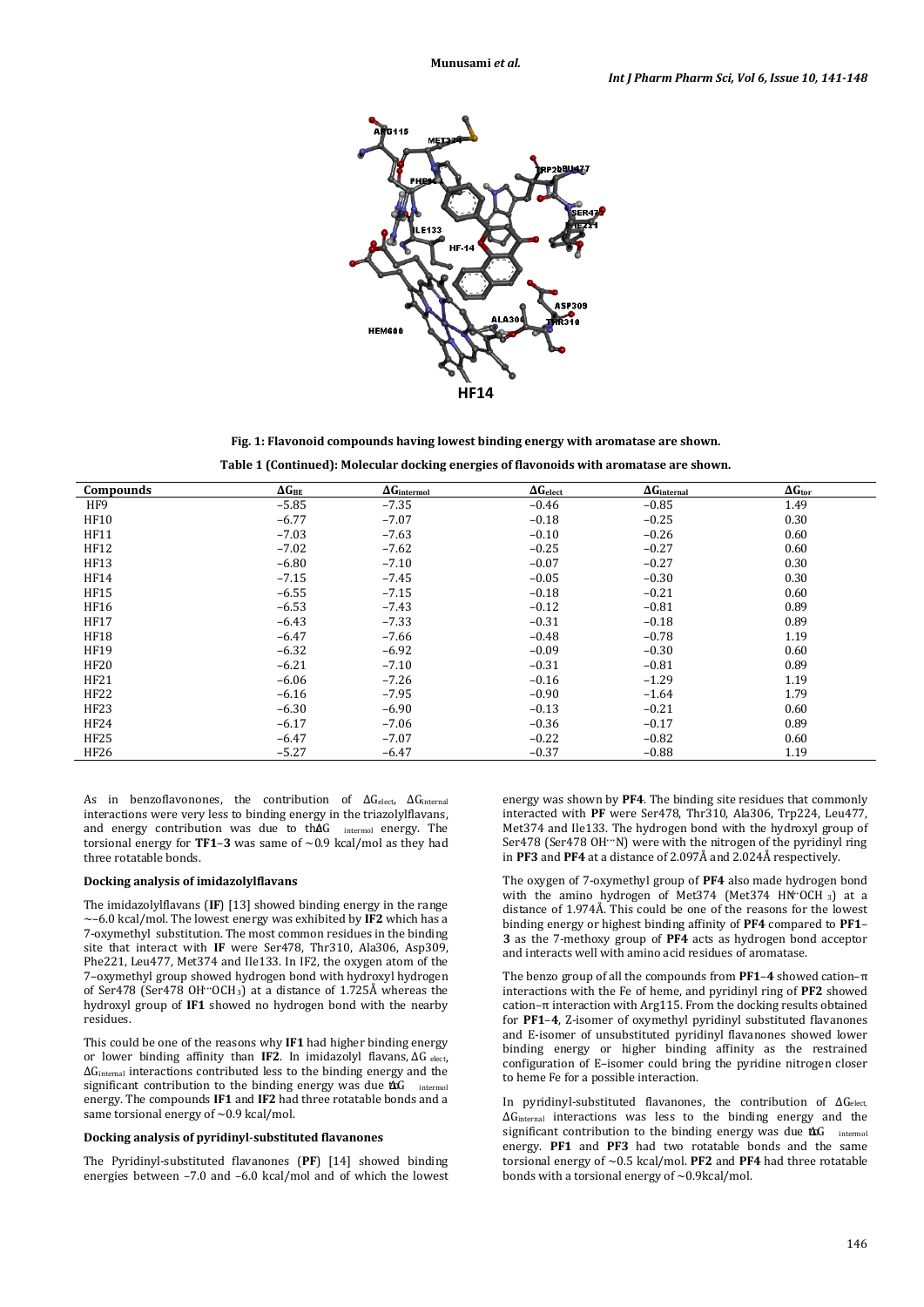#### **Docking analysis of hydroxy flavones**

Hydroxyflavones (**HF**) [15] showed binding energies between –7.0 and –5.0 kcal/mol and the lowest binding energy was shown by **HF14**. The residues of binding site interacting with the HF were Ser478, Thr310, Ala306, Phe221, Leu372, Arg115, Trp224, Met374 and Ile133. **HF14**, which has the lowest binding energy among all the hydroxyflavones, showed a cation–π interaction between the Bring and Arg115. **HF14** was the only unsubstituted flavone in that class and studies have shown that unsubstituted flavones showed higher aromatase inhibiting activity as they can correctly fit in the binding site. Out of the 26 hydroxyflavones taken for the study, 20 of them showed cation–π interactions with Fe of heme. **HF11** and **HF12** followed **HF14** in having low binding energies, where, **HF11** showed a cation– $\pi$  interaction between B-ring and Fe of heme and Arg115, and hydroxyl oxygen of its B–ring showed a hydrogen bond with amine hydrogen of Met374 (Met374 NH<sup>...</sup>OH) at a distance of 1.797Å. **HF12** also showed cation–π interaction with Arg115 and a hydrogen bond between hydroxyl oxygen of 7,8-benzo ring and amine hydrogen of Met374 (Met374 NH<sup>·</sup>OH) at a distance of 1.634Å. In addition, studies have shown that presence of hydroxyl group at the  $C_7$  position increases inhibitory potency as they serve as hydrogen bond acceptor to interact with the nearby residues, as seen in **HF11** and **HF12**.

As mentioned in the literature isoflavones showed less binding affinity and less inhibition of aromatase than flavanones and flavones. **HF12** formed a stronger hydrogen bond than the rest of the hydroxyflavones and therefore, is lower binding energy. **HF26** is an isoflavone and showed the highest binding energy –5.27 kcal/mol. It also showed a hydrogen bond between C<sub>7</sub> hydroxyl hydrogen and hydroxyl oxygen of Thr310 (Thr310 HO·HO) at a distance of 2.102Å, which is a weak interaction, compared to that seen in **HF12** and **HF14**. Hydroxyl substituted derivatives showed lower binding energies than methoxy derivatives as the hydroxyl groups showed the ability to form hydrogen bonds. In hydroxyflavones, ∆Gelect, ∆Ginternal interactions contributed less to the binding energy and the significant contribution to the binding energy was due to ∆G<sub>intermol</sub> energy. The torsional energy ranges from 0.30–2.09 kcal/mol. **HF4** had eight rotatable bonds, therefore, showed the highest torsional energy 2.09 kcal/mol.

#### **Docking analysis of pyridylmethyl thio isoflavones**

The binding energies obtained for **TIF** [16] ranged between –6.0 and 2.0 kcal/mol. The lowest energy was exhibited by **TIF1**. These compounds were found to bind near a binding site other than the experimentally identified binding site. Therefore, a search was conducted in the Q-site finder [21] to identify the possible binding sites in the aromatase. Q-site finder showed ten binding sites in aromatase and the thio compounds were found to bind near site 4, which is located away from the experimentally identified binding site. The common residues that interact with thio compounds were Tyr424, Phe427, Phe430, Lys 448, Met444 and Val 445. Though these compounds were bound at a different site, they displayed significant hydrogen bond and cation–π interactions and high torsional energies. The torsional energies obtained were 2.09 and 2.39 kcal/mol. The compound with the lowest binding energy (**TIF1**) showed there hydrogen bond interactions, two  $\pi-\pi$  interaction between and one cation–π interactions. A hydrogen bond was formed between amine hydrogen of Gln428 and nitrogen of the pyridine ring of **TIF1** (Gln428 NH···N) at a distance of 1.962Å. The other hydrogen bonds were formed between hydroxyl hydrogen of Tyr361 and carbonyl oxygen of C-ring of flavone (Tyr361 OH···OC) at a distance of 2.233Å and amine hydrogen of Lys448 and oxygen of the nitrobenzene ring of TIF1 (Lys448  $NH_2$ <sup>\*\*</sup>O<sub>2</sub>N) at a distance of 1.809Å. This could be one of the reasons why **TIF1** showed higher activity than the other compounds of the same class.

## **CONCLUSION**

In the present study, the binding and interactions of flavonoid compounds (flavans, flavanones, isoflavones and flavones) with aromatase have been studied using molecular docking calculations. Most of the compounds have shown significant binding interactions with the aromatase. It was observed that the benzo ring is an important but not the only structural requirement to evoke aromatase inhibition. The hydrogen bond interactions and cation–π interactions also contributed to the strong binding of these compounds to the binding site of aromatase. An increase in binding energy was observed when there is substitution at  $C_7$  and  $C_8$  position of A-ring of the flavanone. Compounds with unsubstituted or less substituted rings showed higher activity than substituted rings.

This is possibly because the binding cavity was not large enough to accommodate bulky substituted compounds without steric clashes. Hydrogen bonding interactions were predominant in all the classes of compounds taken for study and were found to be important for inhibition. Among the compounds considered for the study, **BF4, TF2, TF3, IF2, PF3, PF4, HF1**–**9, HF11**–**12** and **HF15**–**26** showed hydrogen bonding with some of the residues in the binding site of aromatase. **BF1, BF3, BF5, PF1**–**4, HF1**–**5, HF7, HF8, HF10**–**17, HF19** and **HF21**–**26** showed cation–π interaction. Amino acids **Thr310, Met374** and **Ser478** are the common residues that interact with the flavonoid compounds **BF, TF, PF, IF** and **HF**. The amino acid **Asp309** which is involved in ASD substrate binding also plays a key role in binding of flavonoid compounds **BF, TF** and **IF**. Interestingly the thio isoflavones, which had an extended hydrocarbon chain showed decreased activity and those compounds, were found to bind at a different binding site in the enzyme rather than the experimentally identified binding site. The decrease in activity compared to the other class of compounds may be due to unfavourable interactions with the binding site residues. This study provides a detailed insight into binding of the flavonoid compounds, to the aromatase.

#### **ACKNOWLEDGEMENT**

We would like to thank the management of VIT University for supporting this study.

# **REFERENCES**

- 1. Cristofanilli M, Hortobagyi GN. Molecular targets in breast cancer: current status and future directions. Endocr Relat Cancer 2002;9:249–66.
- 2. Latest World Cancer Statistics Global Cancer Burden Rises to 14.1 Million New Cases in: Marked Increase in Breast Cancers must be Addressed. Press release, WHO; 2013. p. 2012.
- 3. Suvannang N, Nantasenamat C, Isarankura–Na–Ayudhyaand C, *et al*. Molecular docking of aromatase inhibitors. Molecules 2011;16:3597–617.
- 4. Russo J, Russo IH. The role of estrogen in the initiation of breast cancer. J Steroid Biochem Mol Bio 2006;102(1–5):89–96.
- 5. Mirzaie S, Chupani L, Asadabadi EB, *et al*. Novel inhibitor discovery against aromatase through virtual screening and molecular dynamic simulation: a computational approach in drug design. EXCLI J 2013;12:168–83.
- 6. Benson JR, Ravisekar O. Aromatase inhibitors for the treatment of breast cancer. Curr Canc Ther Rev 2007;3:67–79.
- 7. Perez EA. The balance between risks and benefits: long–term use of aromatase inhibitors. EJC Suppl 2006;4:16–25.
- 8. Hodek P, Trefil P, Stiborova M. Flavonoids–potent and versatile biologically active compounds interacting with cytochromes p450. Chem Biol Interact 2002;139:1–21.
- 9. Chen S, Zhang F, Sherman MA, *et al*. Structure–Function studies of aromatase and its inhibitors: a progress report. J Steroid Biochem Mol Biol 2003;86:231–7.
- 10. Ghosh D, Griswold J, Erman M, *et al*. Structural basis for androgen specificity and estrogen synthesis in human aromatase. Nat Lett 2009;457:219–24.
- 11. Yahiaoui S, Fagnere C, Pouget C, *et al*. New 7,8-benzoflavanones as potent aromatase inhibitors: synthesis and biological evaluation. Bioorg Med Chem 2008;16:1474–80.
- 12. Yahiaoui S, Pouget C, Fagnere C, *et al*. Synthesis and evaluation of 4-triazolylflavans as new aromatase inhibitors. Bioorg Med Chem Lett 2004;14:5215–8.
- 13. Pouget C, Fagnere C, Basly JP, *et al*. Design, synthesis and evaluation of 4-imidazolylflavans as new leads for aromatase inhibition. Bioorg Med Chem Lett 2002;12:2859–61.